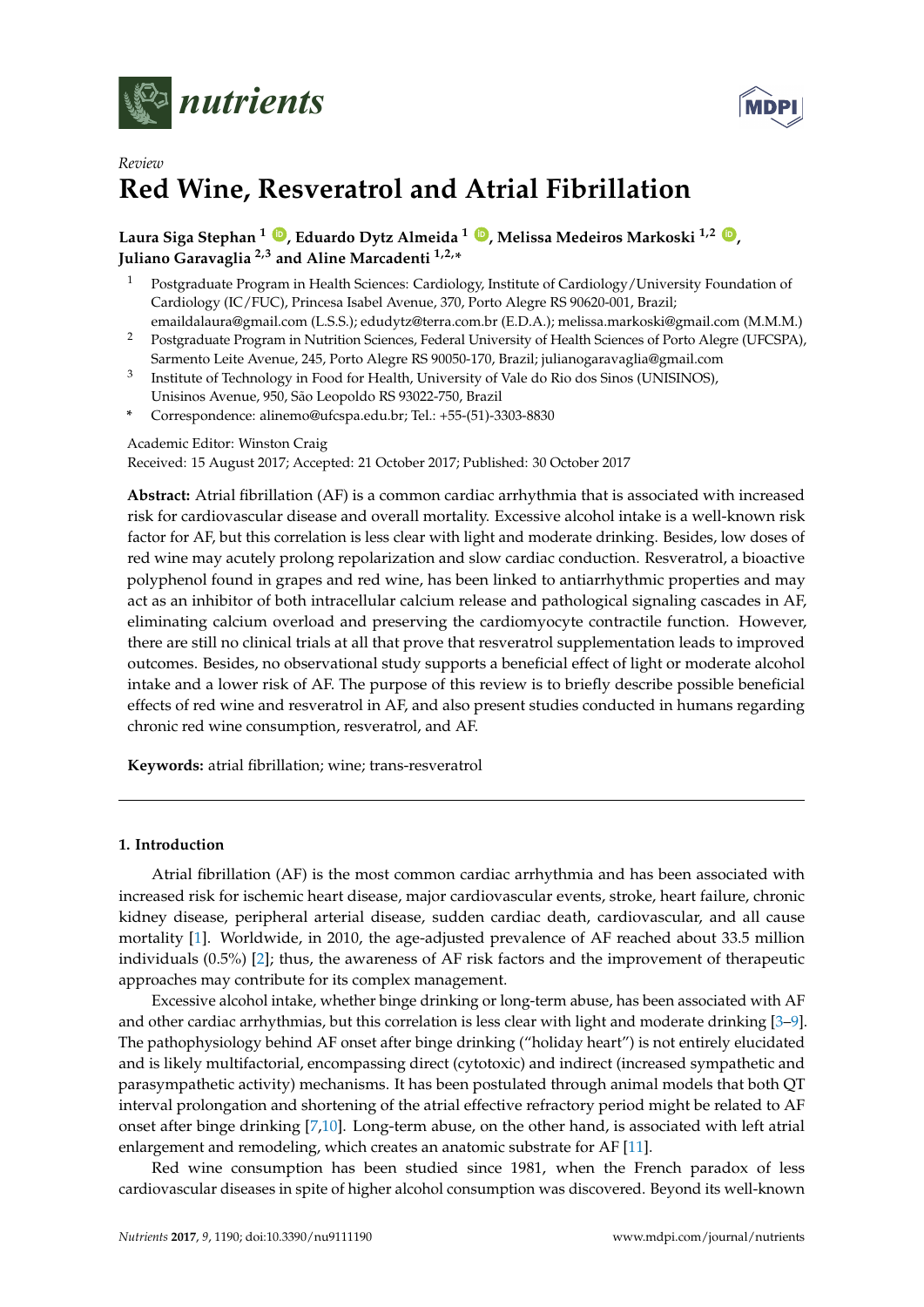cardioprotective properties [\[12\]](#page-6-1), low doses of red wine may acutely prolong repolarization and slow cardiac conduction in healthy subjects [\[13\]](#page-6-2). Resveratrol, a bioactive polyphenol that is found in grapes and red wine, has been linked to beneficial effects on cardiovascular diseases [\[14\]](#page-6-3) and may exhibit antiarrhythmic properties [\[15](#page-6-4)[,16\]](#page-6-5). However, it is not known if the antiarrhythmic effects of resveratrol can counterpoise the proarrhythmic effects of alcohol intake.

Particularly in AF, there are still no conclusive clinical trials proving that resveratrol supplementation leads to improved outcomes. Thus, the purpose of this review was to briefly describe possible beneficial effects of red wine and resveratrol in AF, and also present studies conducted in humans regarding resveratrol/chronic red wine consumption and incident AF.

#### **2. Red Wine and Resveratrol**

Wine is a complex mixture of several hundred compounds, many of them found at very low concentrations [\[17\]](#page-6-6). In general, the average concentrations of the major components of wine are: water, 86%; ethanol, 12%; glycerol and polysaccharides or other trace elements, 1%; different types of acids, 0.5%; and, volatile compounds, 0.5% [\[18\]](#page-6-7). The alcohol content varies widely among wines (from 10% to 14%) and is mainly obtained by yeast-converting sugars [\[19\]](#page-6-8). Glycerol, found at concentrations reaching the range of 10 g/L in red wines, is produced during alcohol fermentation and is influenced by the yeast strain, temperatures, pH, and oenological practices [\[20\]](#page-6-9). Tartaric acid is the most prevalent organic acid in wine, followed by malic and citric acids [\[19\]](#page-6-8).

Red wine is different from other alcoholic beverages due to its content in various phenolic compounds [\[21\]](#page-6-10). During the winemaking process, polyphenols are the main phenolic compounds extracted from grapes, initially obtained by crushing the fruit, and intensified by the maceration and pumping over processes during fermentation [\[12\]](#page-6-1). Red wine contains both grape polyphenols (including proanthocyanidin, anthocyanin, phenolic acids and resveratrol) and phenolic compounds formed during alcoholic fermentation and wine ageing [\[22\]](#page-6-11). The amount of phenolic compounds in red wine may differ considerably according to the geographical area of production, the kind of vine, and the enological methods adopted for its production [\[23,](#page-6-12)[24\]](#page-6-13). The antioxidant activity of red wine is strongly correlated with its total phenol content [\[25\]](#page-6-14).

Resveratrol (3,5,4'-trihydroxy-trans-stilbene) is the most common phenolic compound present in grapes and red wine (average  $1.9 \pm 1.7$  mg of trans-resveratrol/L, ranging from non-detectable levels up to 14.3 mg/L) [\[26\]](#page-6-15). The amount of resveratrol in wine is related to the permanence of the grape skins at the fermentation process; so, its concentration is significantly higher in red wine than in white wine [\[27\]](#page-6-16). Resveratrol is a stilbene derivative detected in grape skin and seeds [\[28\]](#page-6-17); although it has been considered the major functional compound in red wine [\[18\]](#page-6-7), the amount of resveratrol is lower than other polyphenols  $(0.80 \text{ to } 4.61 \text{ mg/L})$  when compared to caffeic and syringic acids, for example [\[25\]](#page-6-14).

Beneficial effects of resveratrol on human health are well known. Trans-resveratrol has been one of the most extensively studied non-flavonoids due to its cardioprotective properties [\[14\]](#page-6-3), anti-inflammatory, antibacterial, antifungal, antiviral, neuroprotective, antiproliferative, and anti-angiogenic activities [\[29\]](#page-6-18). However, the possible effects of resveratrol on cardiac rhythm and function are poorly understood.

### **3. Red Wine, Resveratrol and Biological Properties Related to Atrial Fibrilation**

The actions of the red wine and its constituents on the cardiovascular system, for good or for bad, are well known [\[12,](#page-6-1)[30\]](#page-6-19). Nevertheless, to discuss about the biological action of wine on AF, it is necessary to evaluate its components separately, focusing on the balance between pro and anti-arrhythmic activity and specific molecular mechanisms. In addition, it is important to consider that despite the complex and aging-related clinical risk factors for the disease, AF is heritable. Family history is well related, for example, to potassium or sodium ion channel mutations, to alterations in atrial natriuretic peptide genes, genes encoding transcription factors, those from GATA family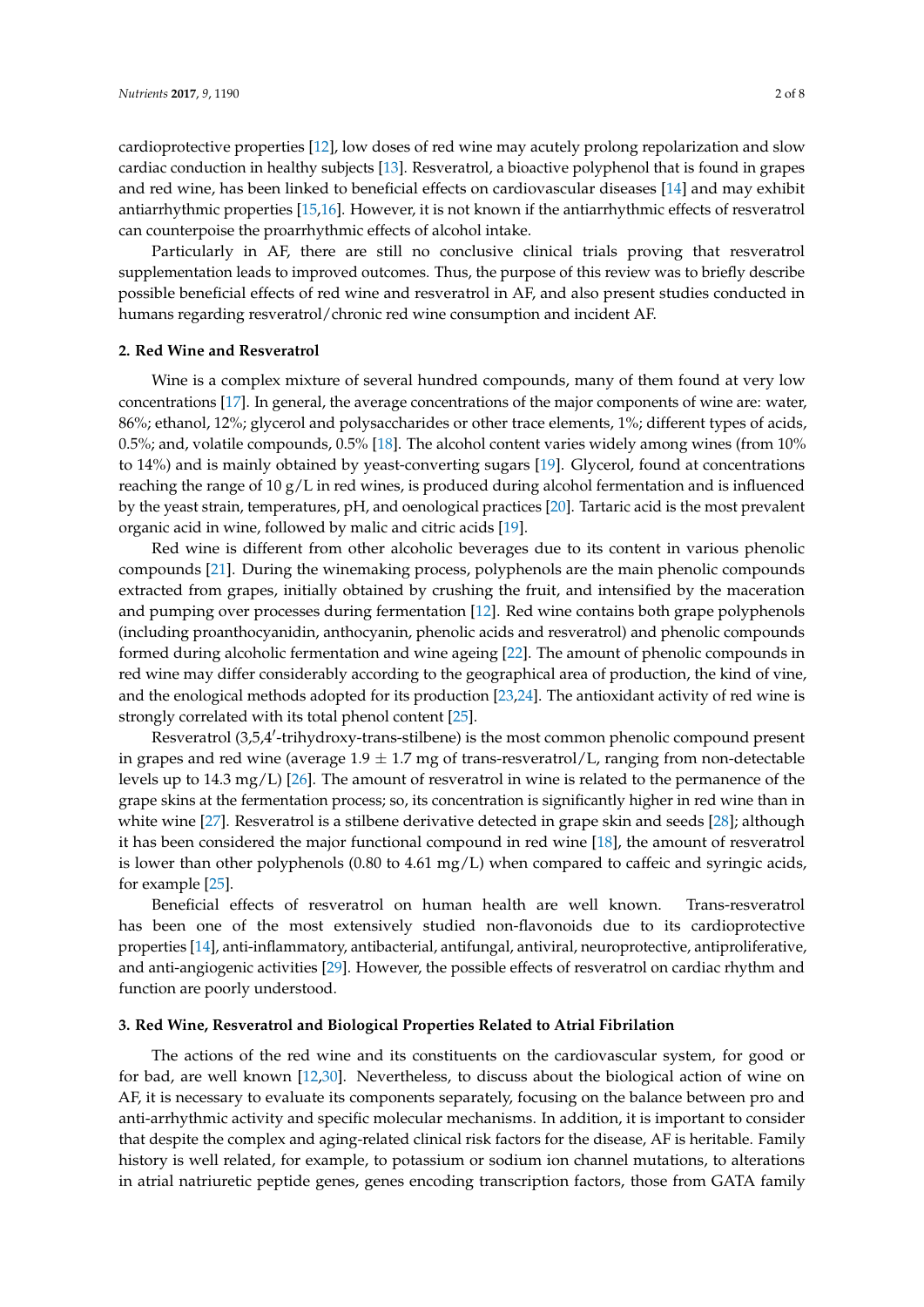(involved in cardiogenesis), homeobox genes (involved in cardiac development), and ryanodine receptors (responsible for releasing intracellular stores of calcium) [\[31\]](#page-6-20). Thus, although studies on biological functions of the phenolic compounds or alcohol present in the red wine on AF are somewhat scarcer, clarification on the relationship between these components and mutations that cause AF, allow us to postulate some observations.

Delayed afterdepolarizations constitute the most important mechanism of focal atrial arrhythmias. They result from abnormal diastolic leak of calcium from the sarcoplasmic reticulum, the main cardiomyocyte calcium storage organelle, through ryanodine receptors [\[32\]](#page-6-21). These repetitive delayed afterdepolarizations, which are in turn, generated by an anomalous genetic control cause focal atrial tachycardias. In this way, it has already been shown that resveratrol can act as an inhibitor of intracellular calcium release, via ryanodine receptors, through the activation of AMP-activated protein kinase (AMPK) enzyme [\[33\]](#page-7-0). This action would assist in the regulation of mitochondrial biogenesis and in the balance of the cardiomyocyte function. A study conducted in rats also showed that resveratrol was able to fix the calcium handling proteins in the sarcoplasmic reticulum to preserve contractile function in those animals subjected to pressure overload and contractile dysfunction [\[34\]](#page-7-1). In addition, Qian et al., 2012 also demonstrated in rabbits that resveratrol has an inhibitory effect on the late sodium current, a factor involved with abnormal repolarization and consequent arrhythmia [\[35\]](#page-7-2). Authors concluded that this effect reduces the sodium and calcium intracellular concentration, as well as potentially eliminating the calcium overload, and ultimately inhibiting the electrical abnormalities. Still, on this subject, an important atrial-specific target is the voltage-gate potassium channel Kv1.5, expressed in the atria, but not the ventricles, and coupled to the late sodium current overactive channel, inflammation/oxidative stress, and activation of the nuclear factor of activated T cells (NFAT) all have been implicated in the development of AF [\[16\]](#page-6-5). Finally, in this matter, a study conducted in rabbits showed that resveratrol could revert an abnormal signaling, via gene expression activation of phosphoinositide 3-kinase (PI3K)/Protein kinase B (Akt)/endothelial nitric oxide synthase (eNOS) axis, which play a role in the inhibition of pathological signaling cascades in AF, and hence correcting the action potential duration, causing a suppression on AF [\[15\]](#page-6-4).

However, despite the benefits that resveratrol and other phenolic compounds and even the alcohol present in red wine can bring to the cardiovascular system and the control of atrial rhythm function, the excessive consumption has a strong relation with AF [\[4,](#page-5-6)[5\]](#page-5-7). In this context, Maki et al., 1998 connected ethanol intoxication in patients with ethanol-induced atrial fibrillation with an increased beta-adrenoceptor density, suggesting an increased sympathetic stimulation [\[36\]](#page-7-3). In contrast, Churchill et al., 2008 claimed that the damaging effect of alcohol present in the wine on the cardiac cell function is related to the duration of exposure to ethanol [\[37\]](#page-7-4). This effect would be related to an ability of ethanol action on membrane receptors and signaling triggered that causes the activation of ATP/potassium pumps (target of several genetic mutations) in the mitochondria. Therefore, as a "protective" effect, the activation of these mitochondrial potassium channels would increase the volume and the mitochondrial metabolism, reducing the calcium overload and oxidative stress. But in excess or in chronic exposure, cellular receptors would be desensitized and mitochondrial biogenesis could not occur, leading to an imbalance of intracellular calcium. Further, by promoting oxidative damage to multiple subcellular and cellular structures, reactive oxygen species have been shown to induce the intra and extracellular changes necessary to promote the pathogenesis of AF [\[38\]](#page-7-5). In this way, resveratrol present in red wine is notable in promoting activation of anti-oxidative mechanisms [\[12\]](#page-6-1).

Finally, something that would be very useful to the understanding of the components of red wine on the cellular function and biological processes in AF would be the experiments of genome-wide profiling and systems biology [\[39\]](#page-7-6), because these technologies assist in the understanding of complex diseases as a whole. These findings also could benefit clinical studies, which are scarce for use of red wine, resveratrol and AF.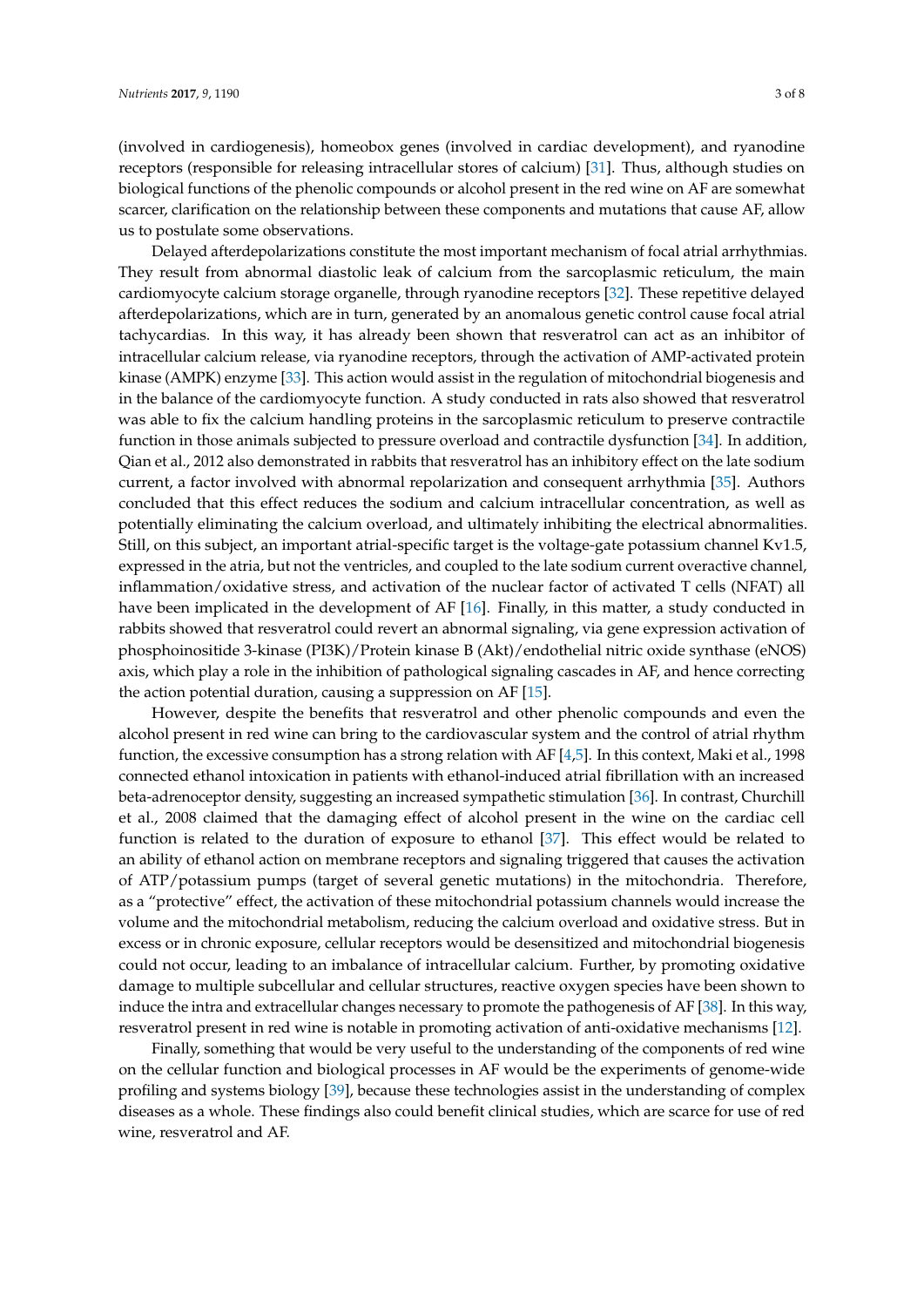#### *Studies in Humans*

An electronic search in PubMed was performed using the combination of terms "wine and atrial fibrillation" and "resveratrol and atrial fibrillation". After reviewing the first results, we included an additional search of the combination of terms "alcohol and atrial fibrillation", only in the titles. The results were then filtered by species (humans) and language (English). Thirty-seven distinct articles from this search were obtained. Most of the studies that evaluated alcohol consumption as a risk factor for AF did not specify the alcoholic beverage subtypes. Papers focusing on acute alcohol intake and AF were not included. Data about categories of wine consumption and the adjusted hazard ratio (HR) or relative risk (RR), as well as the adjustment variables were collected. For discussion purposes, we used National Institute on Alcohol Abuse and Alcoholism definition for heavy drinking: >14 drinks/week for men and >7 drinks/week for women and adults over 65 years of age [\[40\]](#page-7-7).

Four articles relevant for this review (related to new-onset AF) were identified (i.e., that mentioned specific wine consumption or remarked that the preferred source of alcohol did not change the results). Table [1](#page-3-0) summarizes the main aspects of these studies, as well as the adjusted HR or RR for wine consumption and risk for AF. We did not find randomized clinical trials regarding resveratrol and AF, nor cohorts that evaluated specifically the consumption of red wine and AF.

| First Author,<br>Year, Country,<br>Reference and<br><b>Study Design</b> | Sex, Age<br>Range<br>(Years) | Follow<br>up<br>(Years) | N of<br>Participants/N<br>of AF Cases | Categories of<br>Wine<br>Consumption                                      | <b>Adjusted HR/RR</b><br>$(95\% \text{ CI})$                                                               | Adjustments                                                                                                                                                                             |
|-------------------------------------------------------------------------|------------------------------|-------------------------|---------------------------------------|---------------------------------------------------------------------------|------------------------------------------------------------------------------------------------------------|-----------------------------------------------------------------------------------------------------------------------------------------------------------------------------------------|
| Frost, L., 2004,<br>Denmark,<br>cohort $[41]$                           | Men, 50-64                   | 5.7                     | 22,528/374                            | $4.1$ g/day<br>$12.1$ g/day<br>20.0 g/day<br>$36.1$ g/day<br>$68.7$ g/day | 1.00 (reference)<br>$1.04(0.73 - 1.49)$<br>$1.44(1.04 - 2.01)$<br>$1.25(0.89 - 1.76)$<br>$1.46(1.05-2.04)$ | Age, education, BMI, height,<br>smoking, systolic BP, treatment for<br>hypertension, and total serum<br>cholesterol                                                                     |
| Frost, L., 2004,<br>Denmark,<br>cohort $*$ [41]                         | Women,<br>$50 - 64$          | 5.8                     | 25,421/182                            | $1.1$ g/day<br>$4.6$ g/day<br>$9.4$ g/day<br>$15.6$ g/day<br>38.8 g/day   | 1.00 (reference)<br>$1.09(0.68 - 1.75)$<br>$1.27(0.80 - 2.04)$<br>$1.23(0.77-1.98)$<br>$1.14(0.70-1.85)$   | Age, education, BMI, height,<br>smoking, systolic BP, treatment for<br>hypertension, and total serum<br>cholesterol                                                                     |
| Mukamal K.,<br>2005, Denmark,<br>cohort [4]                             | Men 26-75                    | 16.6                    | 7366/548                              | <1 drinks/week                                                            | 1.00 (reference)                                                                                           | Age, education, BMI, height,<br>physical activity, smoking,<br>cohabitation, family history of<br>CVD, DM, income, FEV1, use of BP<br>medication, systolic BP, history of<br>CHD and HF |
|                                                                         |                              |                         |                                       | $1 - 6$<br>drinks/week                                                    | $0.85(0.69 - 1.05)$                                                                                        |                                                                                                                                                                                         |
|                                                                         |                              |                         |                                       | $7 - 13$<br>drinks/week                                                   | $0.97(0.67 - 1.39)$                                                                                        |                                                                                                                                                                                         |
|                                                                         |                              |                         |                                       | $14 - 20$<br>drinks/week                                                  | $0.81(0.45 - 1.43)$                                                                                        |                                                                                                                                                                                         |
|                                                                         |                              |                         |                                       | >21<br>drinks/week                                                        | $0.99(0.46 - 2.13)$                                                                                        |                                                                                                                                                                                         |
| Mukamal K.,<br>2005, Denmark,<br>cohort $[4]$                           | Women<br>$26 - 73$           | 18.3                    | 7588/523                              | <1 drinks/week                                                            | 1.00 (reference)                                                                                           | Age, education, BMI, height,<br>physical activity, smoking,<br>cohabitation, family history of<br>CVD, DM, income, FEV1, use of BP<br>medication, systolic BP, history of<br>CHD and HF |
|                                                                         |                              |                         |                                       | $1 - 6$<br>drinks/week                                                    | $0.95(0.76 - 1.19)$                                                                                        |                                                                                                                                                                                         |
|                                                                         |                              |                         |                                       | $7 - 13$<br>drinks/week                                                   | $1.11(0.75 - 1.65)$                                                                                        |                                                                                                                                                                                         |
|                                                                         |                              |                         |                                       | >14<br>drinks/week                                                        | $1.19(0.55 - 2.57)$                                                                                        |                                                                                                                                                                                         |
| Mukamal, K.,<br>2007, United<br>States, cohort<br>$[42]$                | Both $\geq 65$               | 9.1                     | 4502/1107                             | 0 drinks/week<br><1 drinks/week                                           | 1.00 (reference)<br>$1.13(0.97-1.32)$                                                                      | Age, sex, race, income, height,<br>waist circumference, physical<br>activity, use of psychoactive<br>medication, DM, hypertension,<br>CHD, HF and total cholesterol level               |
|                                                                         |                              |                         |                                       | $1 - 6$                                                                   | $1.04(0.84 - 1.28)$                                                                                        |                                                                                                                                                                                         |
|                                                                         |                              |                         |                                       | drinks/week<br>$\geq$ 7 drinks/week                                       | $1.06(0.78-1.42)$                                                                                          |                                                                                                                                                                                         |
| Larsson, S., 2014,<br>Sweden, cohort<br>$[43]$                          | Both,<br>$45 - 83$           | 12                      | 68,848/6019                           | <1 drinks/week                                                            | 1.00 (reference)                                                                                           | Age, sex, education, smoking, BMI,<br>family history of MI, history of<br>CHD or HF, DM, hypertension                                                                                   |
|                                                                         |                              |                         |                                       | $1 - 6$<br>drinks/week                                                    | $1.01(0.96 - 1.07)$                                                                                        |                                                                                                                                                                                         |
|                                                                         |                              |                         |                                       | $7 - 14$<br>drinks/week                                                   | $1.09(0.97 - 1.23)$                                                                                        |                                                                                                                                                                                         |
|                                                                         |                              |                         |                                       | >14<br>drinks/week                                                        | $1.30(1.06 - 1.61)$                                                                                        |                                                                                                                                                                                         |

<span id="page-3-0"></span>**Table 1.** Characteristics of Prospective Studies of Wine Consumption and Risk of Atrial Fibrillation.

\* Results are for consumption of alcohol, but the addition of information on the preferred type of alcohol (beer, wine, or mixed) did not changed the estimates. CVD = cardiovascular disease; BP = blood pressure; BMI = body mass index; DM = diabetes mellitus; CHD = coronary heart disease; HF = congestive heart failure; MI = myocardial infarction.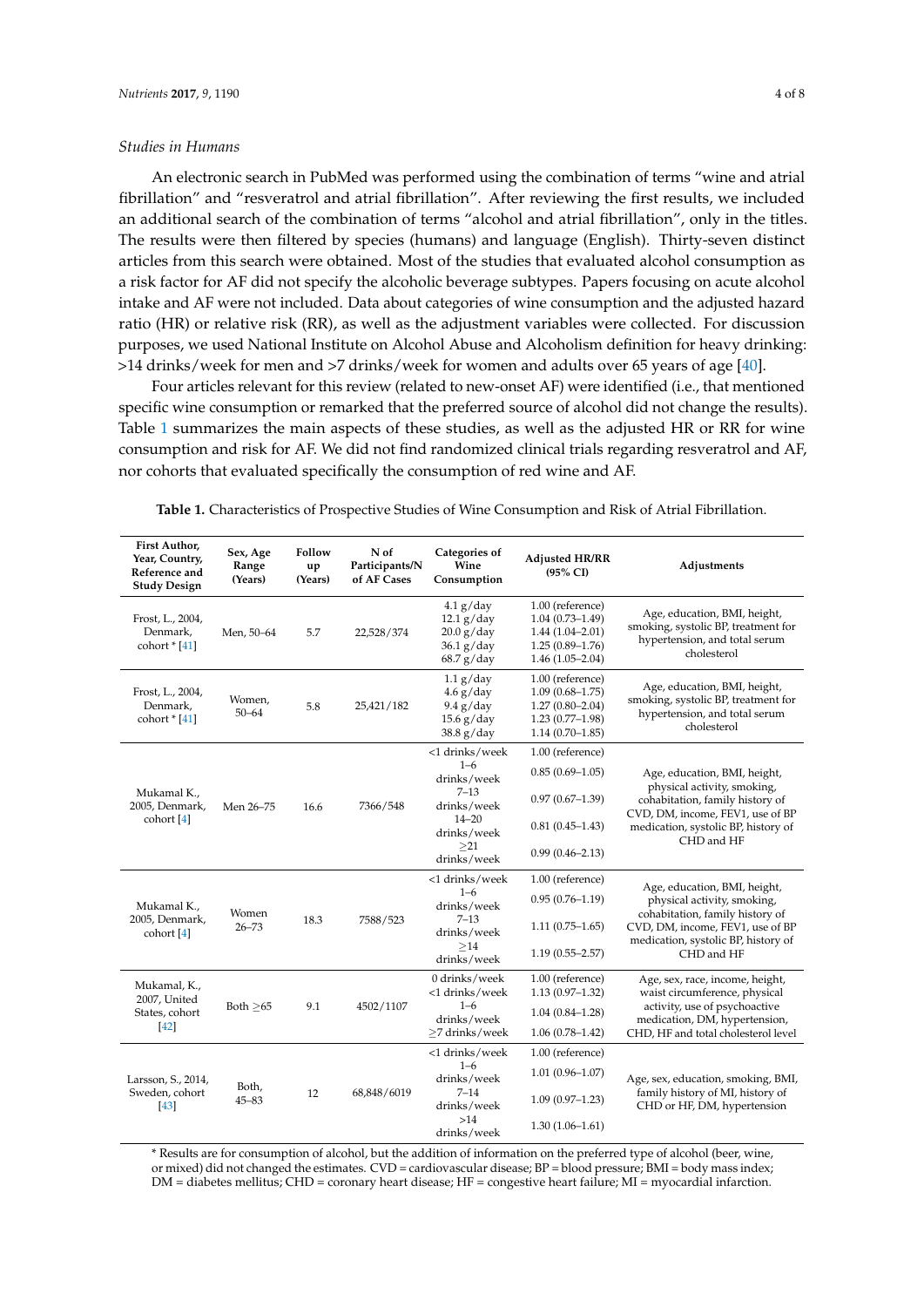Frost et al. [\[41\]](#page-7-8), in 2004, examined 47,949 participants (mean age, 56 years) in the Danish Diet, Cancer, and Health Study. During a mean follow-up of 5.7 years, AF or flutter developed in 374 men and 182 women. After adjusting for established risk factors, there was a modest increase in risk of AF by increasing the alcohol consumption in men; in women, despite HR suggesting increased risk, there was lack of statistical significance. When using the lowest quintile of alcohol consumption, adjusted hazard rate ratios in men in quintiles 2, 3, 4, and 5 were 1.04, 1.44, 1.25, and 1.46, respectively (*p* for trend, 0.04). The authors did not disclose data about the preferred source of alcohol (wine, beer, or spirits), but they mentioned that this variable did not change the aforementioned associations.

Mukamal et al. [\[4\]](#page-5-6), in 2005, investigated a cohort of 16,415 participants enrolled in the Copenhagen City Heart Study. Patients were excluded from analyses if they had cardiovascular disease (defined by self-report of hypertension, stroke, coronary artery disease, or use of cardiovascular medications). They ascertained use of beer, wine, and spirits individually. A total of 1071 cases of AF occurred during follow-up (mean 17.4 years). The consumption of 35 or more drinks per week among men was associated with a HR of 1.45 (95% confidence interval (CI) 1.02 to 2.04). There was no statistically significant association found for women. In a subgroup analysis for individual alcoholic beverages, none of the three beverages was associated with increased risk of AF.

Mukamal et al. also studied this association in the United States in 2007 [\[42\]](#page-7-9), as part of the Cardiovascular Health Study, a population-based cohort of adults 65 years and older. A total of 5609 participants reported their use of beer, wine, and spirits yearly and 1232 cases of AF were documented during a mean follow-up of 9.1 years. Intake of any specific alcoholic beverage was not associated with development of AF.

Larsson et al. [\[43\]](#page-7-10), in 2014, studied a cohort of 79,019 Swedish men and women. It was shown that the consumption of more than 14 drinks/week of wine was associated with an increased risk of AF (HR for wine 1.08–1.68, *p* for trend 0.01). Consumption of liquor, but not beer, was also associated with an increased risk. The same pattern of association was found among binge drinkers: liquor and wine, but not beer, were associated with increased risk of AF in a multivariate analysis.

#### **4. Discussion**

Studies in humans suggest that alcohol consumption is associated with an increased risk of AF among heavy drinkers only. Wine consumption, when compared to other beverages, did not alter the risk for new onset AF across different strata of alcohol intake. This was true both for chronic alcohol intake and for binge drinking. In the largest of the studies, both wine and liquor groups had more incident AF cases when compared to beer, but no potential explanation for this finding was given.

These findings indirectly questions the antiarrhythmic effects of resveratrol in humans or, at the very least, its ability to counter the proarrhythmic effects of alcohol itself. It should be noted, however, that none of these studies assessed the type of wine consumed. Since red wine contains a much larger amount of resveratrol, determining the type of wine consumed would have provided better indirect evidence on resveratrol association with AF. Furthermore, participants were categorized into the each group according to the beverage that they consumed the most, which means that other beverages were likely consumed as well. This could negate any beneficial effects of wine intake, especially smaller ones.

Resveratrol is present mainly in grapes, red wine, and in very low concentrations in peanuts, pistachios, berries, tomatoes, chocolate, apples, and beer [\[44](#page-7-11)[,45\]](#page-7-12). Its beneficial effects in humans are dose-dependent [\[46\]](#page-7-13), but it is suggested that higher doses (single or multiple daily doses up to 600 mg/day) may be safe [\[47,](#page-7-14)[48\]](#page-7-15). In addition, repeated oral administration of high daily doses of *trans*-resveratrol is well tolerated, reflecting in relatively low plasma concentrations of *trans*-resveratrol [\[46\]](#page-7-13). It is known that daily doses of resveratrol from 0.5 to 1.0 g may exert pharmacological effects [\[47\]](#page-7-14), being a potential alternative to non-steroidal anti-inflammatory drugs and selective cyclooxygenase (COX) inhibitors, for example [\[46\]](#page-7-13). Thus, and considering that red wine has a small amount of resveratrol per liter, the amount of wine that would be required for resveratrol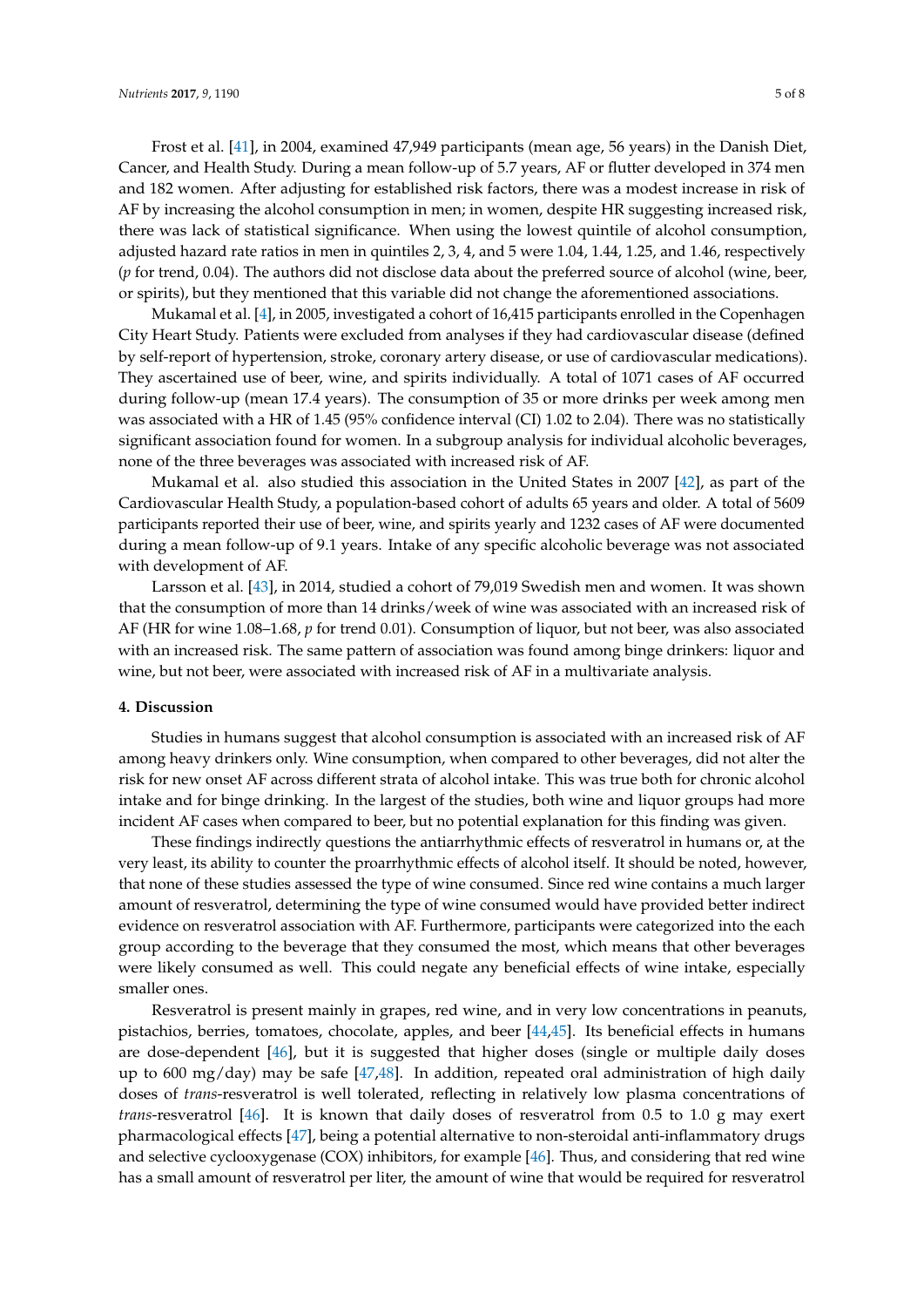exert pharmacological effects would be very large; in this case, the harmful effects of excessive alcohol consumption would be pronounced.

Several limitations apply to the studies in this review. Self-report of wine consumption brings potential bias, since both over and underreport may occur. As far as memory bias goes, those individuals with incident AF might be more prone to remember and report alcohol consumption, since this is a well-known risk factor for this arrhythmia and is likely questioned by physicians whenever AF is diagnosed. On the other hand, since red wine has long been popularly associated with better cardiovascular health, it is possible that those individuals with a preference for red wine consumption have more health conscious habits.

### **5. Conclusions**

Red wine and resveratrol may exert beneficial effect on AF, despite that its mechanisms are poorly understood. Clinical studies on the intake of red wine specifically and/or resveratrol could provide additional information regarding this issue, and even for complementation of therapeutic approaches.

**Acknowledgments:** The authors declare that they have received no grants in support of this research work. We thank Erlon Abreu-Silva for English lenguage support.

**Author Contributions:** L.S.S., E.D.A., M.M.M. and J.G. wrote the manuscript; A.M. reviewed it. All authors read and approved the final version of the manuscript.

**Conflicts of Interest:** The authors declare no conflict of interest.

### **References**

- <span id="page-5-0"></span>1. Odutayo, A.; Wong, C.X.; Hsiao, A.J.; Hopewell, S.; Altman, D.G.; Emdin, C.A. Atrial fibrillation and risks of cardiovascular disease, renal disease, and death: Systematic review and meta-analysis. *BMJ* **2016**, *354*. [\[CrossRef\]](http://dx.doi.org/10.1136/bmj.i4482) [\[PubMed\]](http://www.ncbi.nlm.nih.gov/pubmed/27599725)
- <span id="page-5-1"></span>2. Chugh, S.S.; Havmoeller, R.; Narayanan, K.; Singh, D.; Rienstra, M.; Benjamin, E.J.; Gillum, R.F.; Kim, Y.-H.; McAnulty, J.H.; Zheng, Z.-J.; et al. Worldwide epidemiology of atrial fibrillation: A global burden of disease 2010 study. *Circulation* **2014**, *129*, 837–847. [\[CrossRef\]](http://dx.doi.org/10.1161/CIRCULATIONAHA.113.005119) [\[PubMed\]](http://www.ncbi.nlm.nih.gov/pubmed/24345399)
- <span id="page-5-2"></span>3. Djoussé, L.; Levy, D.; Benjamin, E.J.; Blease, S.J.; Russ, A.; Larson, M.G.; Massaro, J.M.; D'Agostino, R.B.; Wolf, P.A.; Ellison, R.C.; et al. Long-term alcohol consumption and the risk of atrial fibrillation in the Framingham Study. *Am. J. Cardiol.* **2004**, *93*, 710–713. [\[CrossRef\]](http://dx.doi.org/10.1016/j.amjcard.2003.12.004) [\[PubMed\]](http://www.ncbi.nlm.nih.gov/pubmed/15019874)
- <span id="page-5-6"></span>4. Mukamal, K.J.; Tolstrup, J.S.; Friberg, J.; Jensen, G.; Grønbaek, M. Alcohol consumption and risk of atrial fibrillation in men and women: The Copenhagen City heart study. *Circulation* **2005**, *112*, 1736–1742. [\[CrossRef\]](http://dx.doi.org/10.1161/CIRCULATIONAHA.105.547844) [\[PubMed\]](http://www.ncbi.nlm.nih.gov/pubmed/16157768)
- <span id="page-5-7"></span>5. Sano, F.; Ohira, T.; Kitamura, A.; Imano, H.; Cui, R.; Kiyama, M.; Okada, T.; Yamagishi, k.; Sankai, T.; Tanigawa, T.; et al. Heavy alcohol consumption and risk of atrial fibrillation. The Circulatory Risk in Communities Study (CIRCS). *Circ. J.* **2014**, *78*, 955–961. [\[CrossRef\]](http://dx.doi.org/10.1253/circj.CJ-13-1387) [\[PubMed\]](http://www.ncbi.nlm.nih.gov/pubmed/24553265)
- 6. Kodama, S.; Saito, K.; Tanaka, S.; Horikawa, C.; Saito, A.; Heianza, Y.; Anasako, Y.; Nishigaki, Y.; Yachi, Y.; Iida, K.; et al. Alcohol consumption and risk of atrial fibrillation: A meta-analysis. *J. Am. Coll. Cardiol.* **2011**, *57*, 427–436. [\[CrossRef\]](http://dx.doi.org/10.1016/j.jacc.2010.08.641) [\[PubMed\]](http://www.ncbi.nlm.nih.gov/pubmed/21251583)
- <span id="page-5-4"></span>7. Tonelo, D.; David, T.; Rui, P.; Lino, G. Holiday heart syndrome revisited after 34 years. *Arq. Bras. Cardiol.* **2013**, *101*, 183–189. [\[CrossRef\]](http://dx.doi.org/10.5935/abc.20130153) [\[PubMed\]](http://www.ncbi.nlm.nih.gov/pubmed/24030078)
- 8. Conen, D.; Tedrow, U.B.; Cook, N.R.; Moorthy, M.V.; Buring, J.E.; Albert, C.M. Alcohol consumption and risk of incident atrial fibrillation in women. *JAMA* **2008**, *300*, 2489–2496. [\[CrossRef\]](http://dx.doi.org/10.1001/jama.2008.755) [\[PubMed\]](http://www.ncbi.nlm.nih.gov/pubmed/19050192)
- <span id="page-5-3"></span>9. Samokhvalov, A.V.; Irving, H.M.; Rehm, J. Alcohol consumption as a risk factor for atrial fibrillation: A systematic review and meta-analysis. *Eur. J. Cardiovasc. Prev. Rehabil.* **2010**, *17*, 706–712. [\[CrossRef\]](http://dx.doi.org/10.1097/HJR.0b013e32833a1947) [\[PubMed\]](http://www.ncbi.nlm.nih.gov/pubmed/21461366)
- <span id="page-5-5"></span>10. Rossinen, J.; Juhani, R.; Juha, S.; Nieminen, M.S.; Matti, V.; Juhani, P. Effects of acute alcohol infusion on duration and dispersion of QT interval in male patients with coronary artery disease and in healthy controls. *Clin. Cardiol.* **1999**, *22*, 591–594. [\[CrossRef\]](http://dx.doi.org/10.1002/clc.4960220910) [\[PubMed\]](http://www.ncbi.nlm.nih.gov/pubmed/10486699)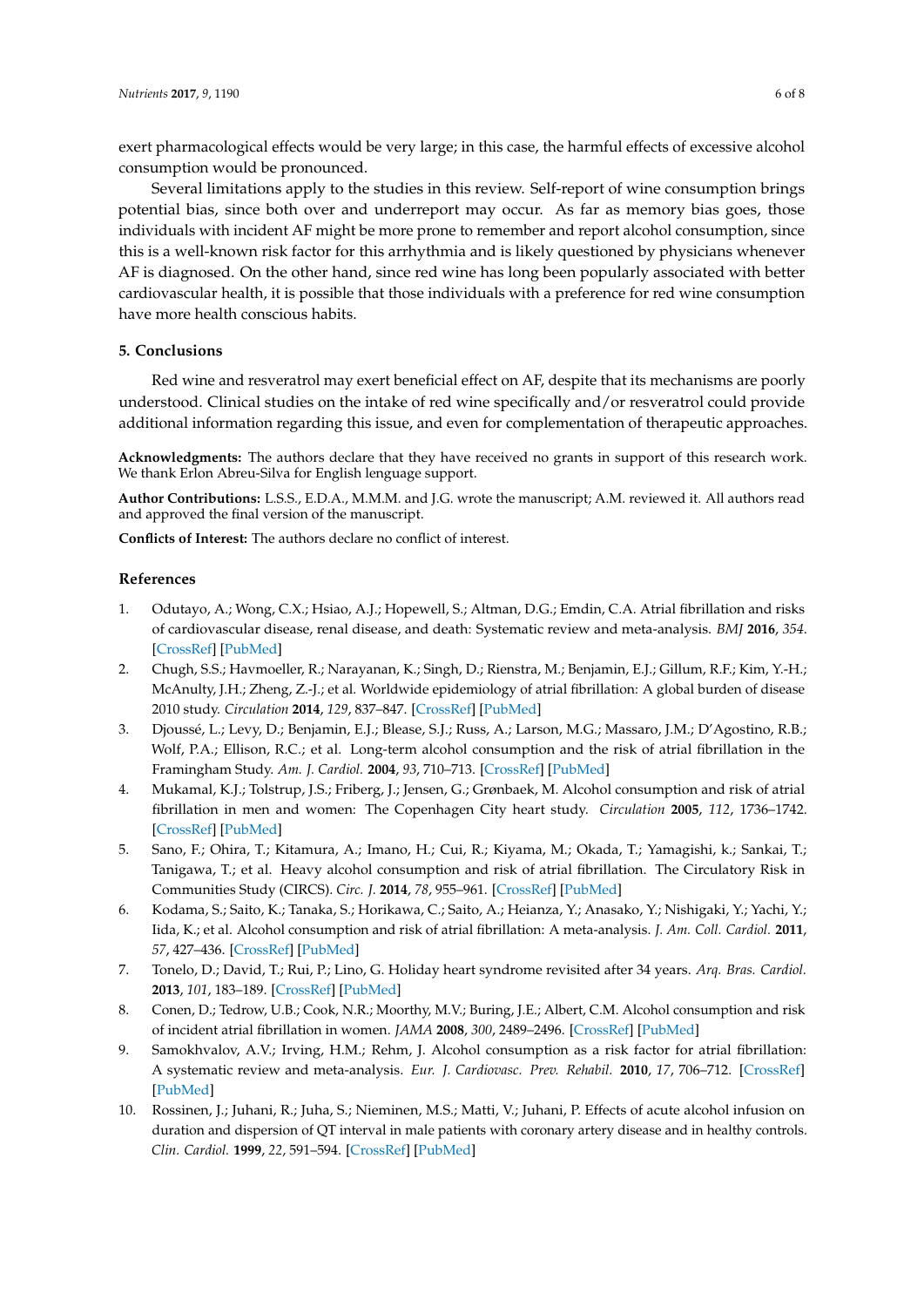- <span id="page-6-0"></span>11. McManus, D.D.; Xiaoyan, Y.; Rachel, G.; Eric, V.; Vasan, R.S.; Larson, M.G.; Benjamin, E.J.; Marcus, G.M. Alcohol consumption, left atrial diameter, and atrial fibrillation. *J. Am. Heart Assoc.* **2016**, *5*, e004060. [\[CrossRef\]](http://dx.doi.org/10.1161/JAHA.116.004060) [\[PubMed\]](http://www.ncbi.nlm.nih.gov/pubmed/27628571)
- <span id="page-6-1"></span>12. Markoski, M.M.; Garavaglia, J.; Oliveira, A.; Olivaes, J.; Marcadenti, A. Molecular properties of red wine compounds and cardiometabolic benefits. *Nutr. Metab. Insights* **2016**, *9*, 51–57. [\[PubMed\]](http://www.ncbi.nlm.nih.gov/pubmed/27512338)
- <span id="page-6-2"></span>13. Cameli, M.; Ballo, P.; Garzia, A.; Lisi, M.; Palmerini, E.; Spinelli, T.; Bocelli, A.; Mondillo, S. Acute effects of low doses of red wine on cardiac conduction and repolarization in young healthy subjects. *Alcohol. Clin. Exp. Res.* **2009**, *33*, 2141–2146. [\[CrossRef\]](http://dx.doi.org/10.1111/j.1530-0277.2009.01054.x) [\[PubMed\]](http://www.ncbi.nlm.nih.gov/pubmed/19764931)
- <span id="page-6-3"></span>14. Bonnefont-Rousselot, D. Resveratrol and cardiovascular diseases. *Nutrients* **2016**, *8*. [\[CrossRef\]](http://dx.doi.org/10.3390/nu8050250) [\[PubMed\]](http://www.ncbi.nlm.nih.gov/pubmed/27144581)
- <span id="page-6-4"></span>15. Chong, E.; Chang, S.-L.; Hsiao, Y.-W.; Singhal, R.; Liu, S.-H.; Leha, T.; Lin, W.-Y.; Hsu, C.-P.; Chen, Y.-C.; Chen, Y.-J.; et al. Resveratrol, a red wine antioxidant, reduces atrial fibrillation susceptibility in the failing heart by PI3K/AKT/eNOS signaling pathway activation. *Heart Rhythm* **2015**, *12*, 1046–1056. [\[CrossRef\]](http://dx.doi.org/10.1016/j.hrthm.2015.01.044) [\[PubMed\]](http://www.ncbi.nlm.nih.gov/pubmed/25640634)
- <span id="page-6-5"></span>16. Baczkó, I.; Light, P.E. Resveratrol and derivatives for the treatment of atrial fibrillation. *Ann. N. Y. Acad. Sci.* **2015**, *1348*, 68–74. [\[CrossRef\]](http://dx.doi.org/10.1111/nyas.12843) [\[PubMed\]](http://www.ncbi.nlm.nih.gov/pubmed/26205342)
- <span id="page-6-6"></span>17. García-Guzmán, J.J.; Hernández-Artiga, M.P.; Palacios-Ponce de León, L.; Bellido Milla, D. Selective methods for polyphenols and sulphur dioxide determination in wines. *Food Chem.* **2015**, *182*, 47–54. [\[CrossRef\]](http://dx.doi.org/10.1016/j.foodchem.2015.02.101) [\[PubMed\]](http://www.ncbi.nlm.nih.gov/pubmed/25842307)
- <span id="page-6-7"></span>18. Sumby, K.M.; Grbin, P.R.; Jiranek, V. Microbial modulation of aromatic esters in wine: Current knowledge and future prospects. *Food Chem.* **2010**, *121*, 1–16. [\[CrossRef\]](http://dx.doi.org/10.1016/j.foodchem.2009.12.004)
- <span id="page-6-8"></span>19. Lippi, G.; Franchini, M.; Favaloro, E.J.; Targher, G. Moderate red wine consumption and cardiovascular disease risk: Beyond the "French paradox". *Semin. Thromb. Hemost.* **2010**, *36*, 59–70. [\[CrossRef\]](http://dx.doi.org/10.1055/s-0030-1248725) [\[PubMed\]](http://www.ncbi.nlm.nih.gov/pubmed/20391297)
- <span id="page-6-9"></span>20. Laguna, L.; Bartolome, B.M.; Moreno-Arribas, V. Mouthfeel perception of wine: Oral physiology, components and instrumental characterization. *Trends Food Sci. Technol.* **2017**, *59*, 49–59. [\[CrossRef\]](http://dx.doi.org/10.1016/j.tifs.2016.10.011)
- <span id="page-6-10"></span>21. Fernandes, I.; Pérez-Gregorio, R.; Soares, S.; Mateus, N.; Freitas, V. Wine flavonoids in health and disease prevention. *Molecules* **2017**, *22*. [\[CrossRef\]](http://dx.doi.org/10.3390/molecules22020292) [\[PubMed\]](http://www.ncbi.nlm.nih.gov/pubmed/28216567)
- <span id="page-6-11"></span>22. Li, Y.; Li, L.; Cuib, Y.; Zhang, S.; Sun, B. Separation and purification of polyphenols from red wine extractsusing high speed counter current chromatography. *J. Chromatogr. B Anal. Technol. Biomed. Life Sci.* **2017**, *1054*, 105–113. [\[CrossRef\]](http://dx.doi.org/10.1016/j.jchromb.2017.03.006) [\[PubMed\]](http://www.ncbi.nlm.nih.gov/pubmed/28416338)
- <span id="page-6-12"></span>23. Biagi, M.; Bertelli, A.A.E. Wine, alcohol and pills: What future for the French paradox? *Life Sci.* **2015**, *131*, 19–22. [\[CrossRef\]](http://dx.doi.org/10.1016/j.lfs.2015.02.024) [\[PubMed\]](http://www.ncbi.nlm.nih.gov/pubmed/25841977)
- <span id="page-6-13"></span>24. Belmiro, T.M.C.; Pereira, C.F.; Paim, A.P.S. Red wines from South America: Content of phenolic compounds and chemometric distinction by origin. *Microchem. J.* **2017**, *133*, 114–120. [\[CrossRef\]](http://dx.doi.org/10.1016/j.microc.2017.03.018)
- <span id="page-6-14"></span>25. Xiang, L.; Xiao, L.; Wang, Y.; Li, H.; Huang, Z.; He, X. Health benefits of wine: Don't expect resveratrol too much. *Food Chem.* **2014**, *156*, 258–263. [\[CrossRef\]](http://dx.doi.org/10.1016/j.foodchem.2014.01.006) [\[PubMed\]](http://www.ncbi.nlm.nih.gov/pubmed/24629966)
- <span id="page-6-15"></span>26. Cueva, C.; Sánchez, I.G.; Ayuda-Durán, B.; Manzano, S.G.; Paramás, A.M.G.; Buelga, C.S.; Bartolomé, B.; Moreno-Arribas, M.V. An integrated view of the effects of wine polyphenols and their relevant metabolites on gut and host health. *Molecules* **2017**, *22*. [\[CrossRef\]](http://dx.doi.org/10.3390/molecules22010099) [\[PubMed\]](http://www.ncbi.nlm.nih.gov/pubmed/28067835)
- <span id="page-6-16"></span>27. Di Donna, L.; Taverna, D.; Indelicato, S.; Napoli, A.; Sindona, G.; Mazzotti, F. Rapid assay of resveratrol in red wine by paper spray tandem mass spectrometry and isotope dilution. *Food Chem.* **2017**, *229*, 354–357. [\[CrossRef\]](http://dx.doi.org/10.1016/j.foodchem.2017.02.098) [\[PubMed\]](http://www.ncbi.nlm.nih.gov/pubmed/28372185)
- <span id="page-6-17"></span>28. Fernández-Mar, M.I.; Mateos, R.; García-Parrilla, M.C.; Puertasa, B.; Cantos-Villar, E. Bioactive compounds in wine: Resveratrol, hydroxytyrosol and melatonin: A review. *Food Chem.* **2012**, *130*, 797–813. [\[CrossRef\]](http://dx.doi.org/10.1016/j.foodchem.2011.08.023)
- <span id="page-6-18"></span>29. Ragusa, A.; Centonze, C.; Grasso, M.E.; Latronico, M.F.; Mastrangelo, P.F.; Sparascio, F.; Fanizzi, F.P.; Maffia, M. A comparative study of phenols in Apulian Italian Wines. *Foods* **2017**, *6*, 24. [\[CrossRef\]](http://dx.doi.org/10.3390/foods6040024) [\[PubMed\]](http://www.ncbi.nlm.nih.gov/pubmed/28338616)
- <span id="page-6-19"></span>30. Brien, S.E.; Ronksley, P.E.; Turner, B.J.; Mukamal, K.J.; Ghali, W.A. Effect of alcohol consumption on biological markers associated with risk of coronary heart disease: Systematic review and meta-analysis of interventional studies. *BMJ* **2011**, *342*. [\[CrossRef\]](http://dx.doi.org/10.1136/bmj.d636) [\[PubMed\]](http://www.ncbi.nlm.nih.gov/pubmed/21343206)
- <span id="page-6-20"></span>31. Gutierrez, A.; Chung, M.K. Genomics of atrial fibrillation. *Curr. Cardiol. Rep.* **2016**, *18*. [\[CrossRef\]](http://dx.doi.org/10.1007/s11886-016-0735-8) [\[PubMed\]](http://www.ncbi.nlm.nih.gov/pubmed/27139902)
- <span id="page-6-21"></span>32. Wakili, R.; Voigt, N.; Kääb, S.; Dobrev, D.; Nattel, S. Recent advances in the molecular pathophysiology of atrial fibrillation. *J. Clin. Investig.* **2011**, *121*, 2955–2968. [\[CrossRef\]](http://dx.doi.org/10.1172/JCI46315) [\[PubMed\]](http://www.ncbi.nlm.nih.gov/pubmed/21804195)